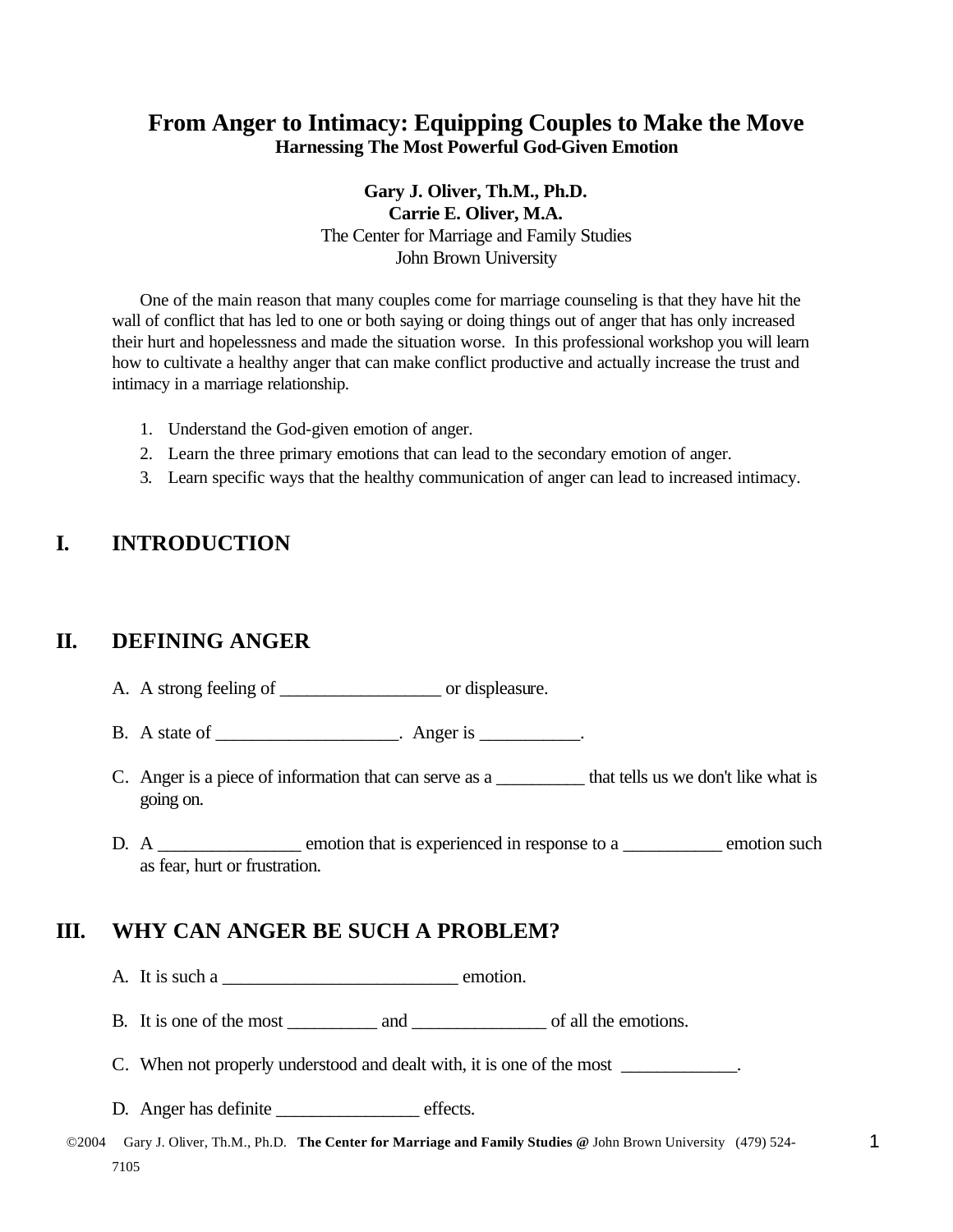# **IV. WHAT ARE THE MAJOR CAUSES OF ANGER?**

A. \_\_\_\_\_\_ (Past) B. \_\_\_\_\_\_\_\_\_ (Present) C. \_\_\_\_\_\_/Anxiety (Future)

# **V. WHAT ARE THE MAJOR CAUSES OF** *MY* **ANGER?**

- A. What triggers your anger?
- B. When are you most likely to experience anger?
- C. How does you / your spouse know when you are getting angry?

## **VI. HOW DO YOU "DO" ANGER?**

#### A. Unhealthy / Destructive Anger

#### 1. The Cream-Puff

| -anger suppressed | -anger turned inward | -conflict avoider       |
|-------------------|----------------------|-------------------------|
| -overcontrolled   | -dependent           | -denial                 |
| -blames self      | -repress / suppress  | <i>-overresponsible</i> |

#### 2. The Locomotive

| -hostile   | -rage             | -blatant sarcasm       |
|------------|-------------------|------------------------|
| -critical  | -punitive         | -has all the answers   |
| -driven    | <i>suspicious</i> | <i>equick to blame</i> |
| -combative | -cruel teasing    | -few intimate friends  |

3. The Steel Magnolia

| -procrastination  | -subtle sarcasm   | <i>fosters confusion</i> |
|-------------------|-------------------|--------------------------|
| -forgetfulness    | -makes excuses    | -mixed messages          |
| -chronic lateness | -silent treatment | <i>inconsistency</i>     |

#### B. Healthy / Constructive Anger

| -responds           | <i>indignation</i> | -trusting  | -caring          |
|---------------------|--------------------|------------|------------------|
| -anger communicated | -responsible       | -proactive | -listens         |
| -motivated by love  | -unselfish         | -firm      | $-I$ win/You win |

## **VII. HOW TO BECOME A MATURE RESPONDER**

#### A. Biblical Principles:

1. Ephesians 4:3l; Col. 3:8: 3. Prov. 15:18; 16:32; 19:11; 29:11: 5. Mark 3:5; Eph. 4:26: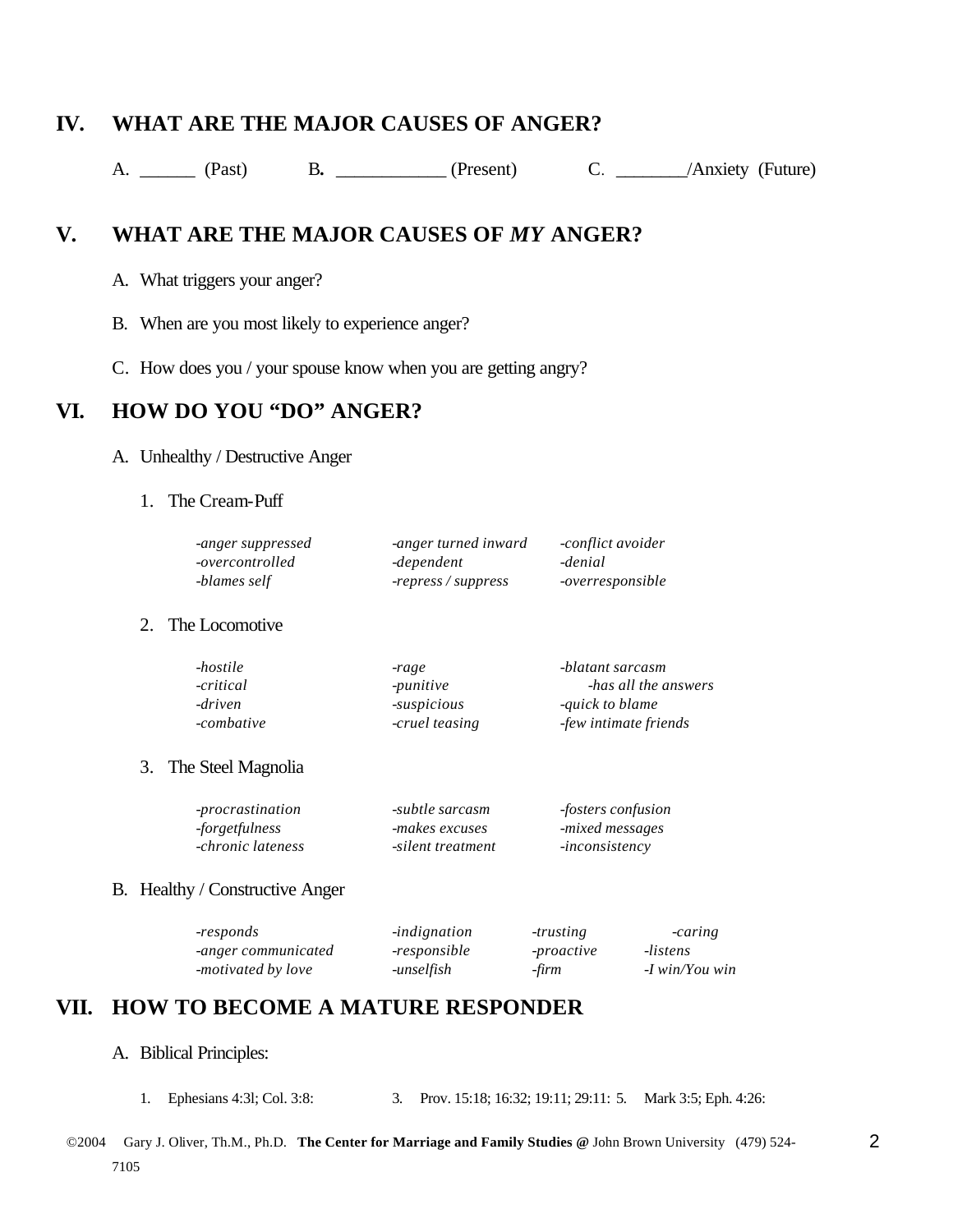2. Col. 3:2l; Prov. 15:1; Prov. 20:2: 4. Prov. 22:24-25; 29:22:

#### B. Emotional Intelligence (EQ)

|                    | <b>Self</b><br>(Personal Competence)                                                                                                                               | <b>Other</b><br>(Social Competence)                                                                                                                                                                                                                |
|--------------------|--------------------------------------------------------------------------------------------------------------------------------------------------------------------|----------------------------------------------------------------------------------------------------------------------------------------------------------------------------------------------------------------------------------------------------|
|                    | <b>Self-Awareness</b>                                                                                                                                              | <b>Social Awareness</b>                                                                                                                                                                                                                            |
| <b>Recognition</b> | Emotional self-awareness<br>٠<br>Accurate self-assessment<br>٠<br>Self-confidence<br>٠                                                                             | Empathy<br>٠<br><b>Service Orientation</b><br>٠<br>Organizational awareness<br>٠                                                                                                                                                                   |
|                    | <b>Self-Management</b>                                                                                                                                             | <b>Relationship Management</b>                                                                                                                                                                                                                     |
| <b>Regulation</b>  | Emotional self-control<br>Trustworthiness<br>$\bullet$<br>Conscientiousness<br>٠<br>Adaptability<br>٠<br>Achievement drive<br>$\bullet$<br>Initiative<br>$\bullet$ | Developing others<br>٠<br>Influence<br>$\bullet$<br>Communication<br>٠<br>Conflict management<br>٠<br>Visionary leadership<br>٠<br>Catalyzing change<br>$\bullet$<br><b>Building bonds</b><br>$\bullet$<br>Teamwork and collaboration<br>$\bullet$ |

(Cherniss & Goleman, eds, *The emotionally intelligent workplace*, San Francisco: Jossey-Bass, 2001)

C. Solution Steps: Have a \_\_\_\_\_\_\_\_\_\_\_\_\_\_\_\_\_\_\_\_\_\_\_\_\_ to deal with your anger!

- 1. Be \_\_\_\_\_\_\_\_\_\_\_\_\_\_\_\_ of it.
- 2.  $\frac{1}{2}$   $\frac{1}{2}$   $\frac{1}{2}$   $\frac{1}{2}$   $\frac{1}{2}$   $\frac{1}{2}$  responsibility for it . . . to God, others and yourself.

3. Determine at the outset who/what is going to have the \_\_\_\_\_\_\_\_\_\_.

- 4. Remind yourself of the positive things that *healthy* anger can provide.
	- a. It serves as an a\_\_\_\_\_\_\_\_ c. It is a powerful source of energy
	- b. It is a source of motivation d. It can actually \_\_\_\_\_\_\_\_\_\_\_ trust and intimacy in a relationship

5.  $\frac{1}{\sqrt{1-\frac{1}{\sqrt{1-\frac{1}{\sqrt{1-\frac{1}{\sqrt{1-\frac{1}{\sqrt{1-\frac{1}{\sqrt{1-\frac{1}{\sqrt{1-\frac{1}{\sqrt{1-\frac{1}{\sqrt{1-\frac{1}{\sqrt{1-\frac{1}{\sqrt{1-\frac{1}{\sqrt{1-\frac{1}{\sqrt{1-\frac{1}{\sqrt{1-\frac{1}{\sqrt{1-\frac{1}{\sqrt{1-\frac{1}{\sqrt{1-\frac{1}{\sqrt{1-\frac{1}{\sqrt{1-\frac{1}{\sqrt{1-\frac{1}{\sqrt{1-\frac{1}{\sqrt{1-\frac{1}{\sqrt{1-\frac{1}{\sqrt{1-\$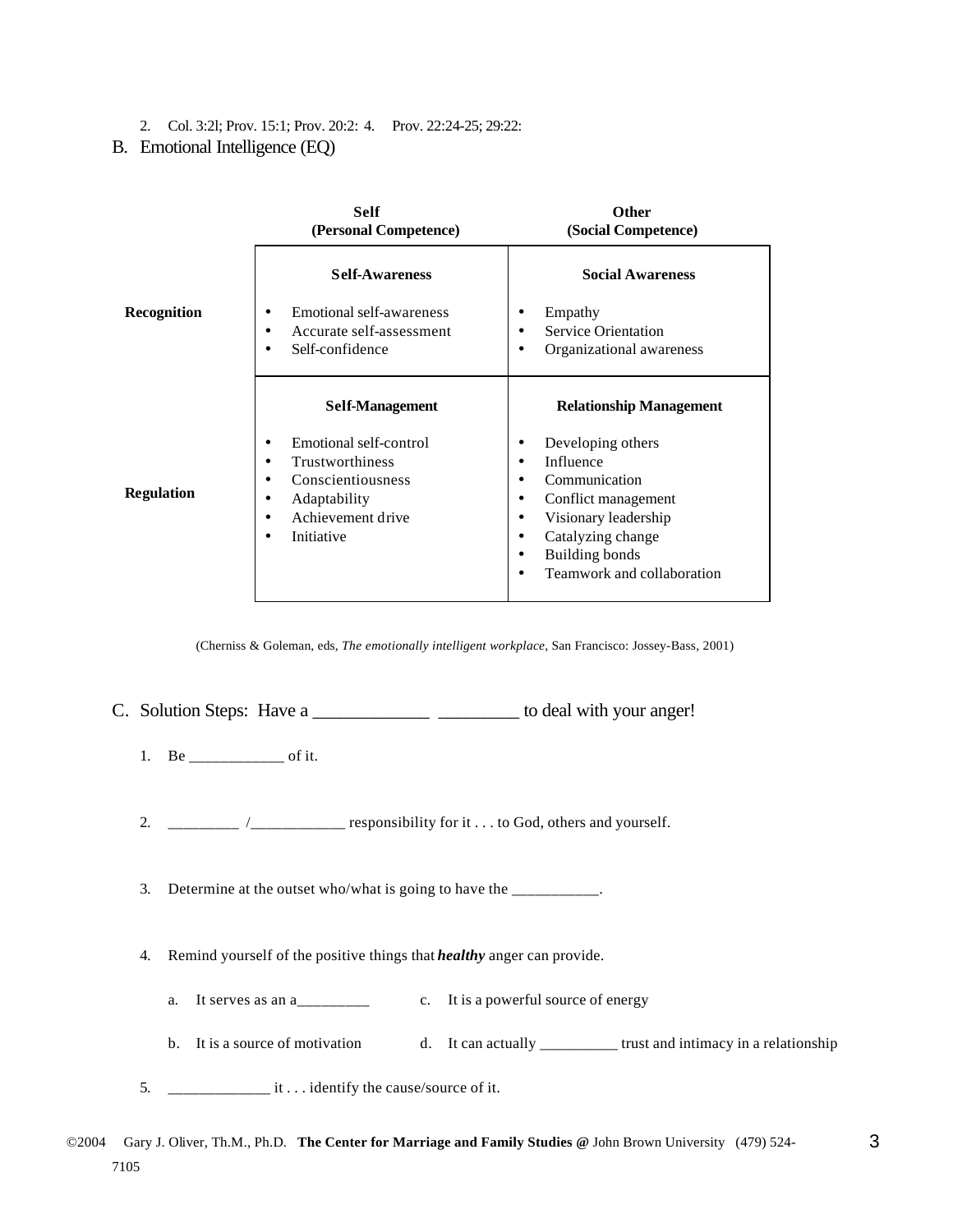- a. Keep an anger log:
- b. Construct your anger curve:
- c. Identify the primary emotion:
- 6. Choose your \_\_\_\_\_\_\_\_\_\_\_\_\_\_\_. How are you going to choose to \_\_\_\_\_\_\_\_\_\_\_\_ the energy?

# **SPEND INVEST**

- D. Additional Practical Suggestions (David Augsburger)
	- 1. Be angry, but \_\_\_\_\_\_\_\_:
	- 2. Be angry, but \_\_\_\_\_\_ \_\_\_\_\_\_\_\_\_\_\_\_\_\_:
	- 3. Be angry, but be \_\_\_\_\_\_\_\_\_\_\_\_\_:

# **VIII. CONCLUSION**

- A. \_\_\_\_\_\_\_\_\_\_\_ it, then \_\_\_\_\_\_\_\_\_\_ it.
- B. In expressing anger your attitude should not be "who's right and who's wrong?," but rather **"what can each of us learn from this discussion that will make our relationship more positive, satisfying and bring glory to our Lord Jesus Christ?"**
- C. When someone else is angry seize the \_\_\_\_\_\_\_\_\_\_\_\_\_\_\_ to understand and be a \_\_\_\_\_\_\_\_\_\_\_.
- D. Small Beginnings:
	- 1. Remember that <u>either means</u> to find what doesn't work and keep on doing it . . . and expecting different results!
	- 2. What's **1** thing you have learned today that with God's help you will begin to apply today?

# **IX. RESOURCES**

Oliver & Oliver ,**Raising Sons . . . and Loving It!,** Zondervan, 2001 Oliver & Wright ,**Good Women Get Angry**, Servant, 1995 Wright & Oliver , **Fears, Doubts, Blues and Pouts**, Victor Books, 1999

 ©2004 Gary J. Oliver, Th.M., Ph.D. **The Center for Marriage and Family Studies @** John Brown University (479) 524- 7105